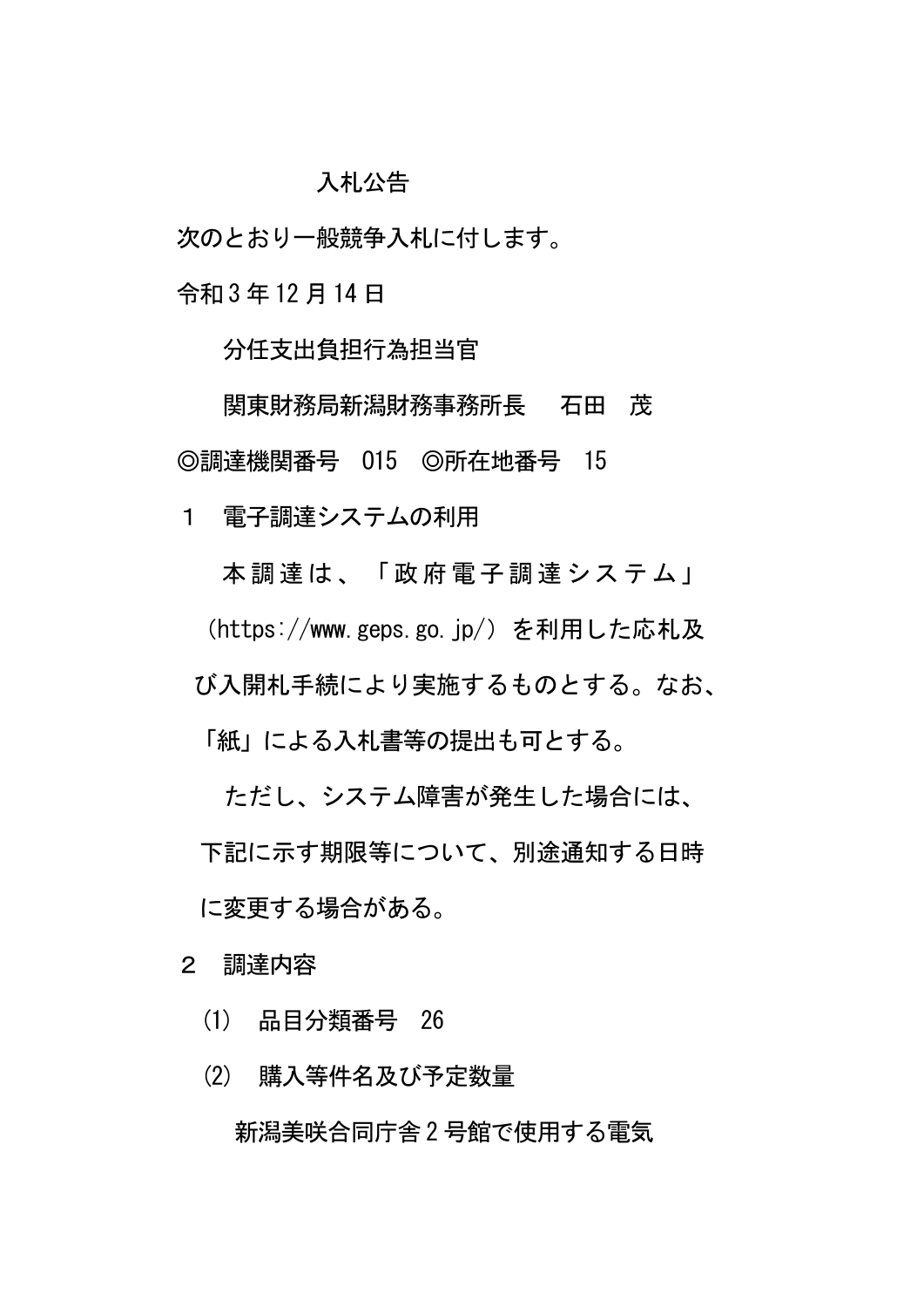契約電力 640kW

予定使用電力量 1,578,000kWh

- (3) 調達件名の特質等 入札説明書による
- (4) 供給期間 令和 4 年 4 月 1 日から令和 5 年 3 月 31 日までの間
- (5) 需要場所 入札説明書による

(6) 入札方法 入札書内訳には、入札者におい て設定する契約電力に対する月額単価(kW 単 価(税込み)、同一月においては単一のものと する。)及び使用雷力量に対する単価(kWh 単 価(税込み)、同一月においては単一のものと する。) を根拠(小数点以下を含むことができ る。)とし、当局が提示する契約電力及び予定 使用電力量に対する対価を記載すること。入札 金額は、入札書内訳に記載した総価の 110 分の 100 に相当する金額とすること。

なお、落札価格は、消費税及び地方消費税 に係る課税事業者であるか免税事業者である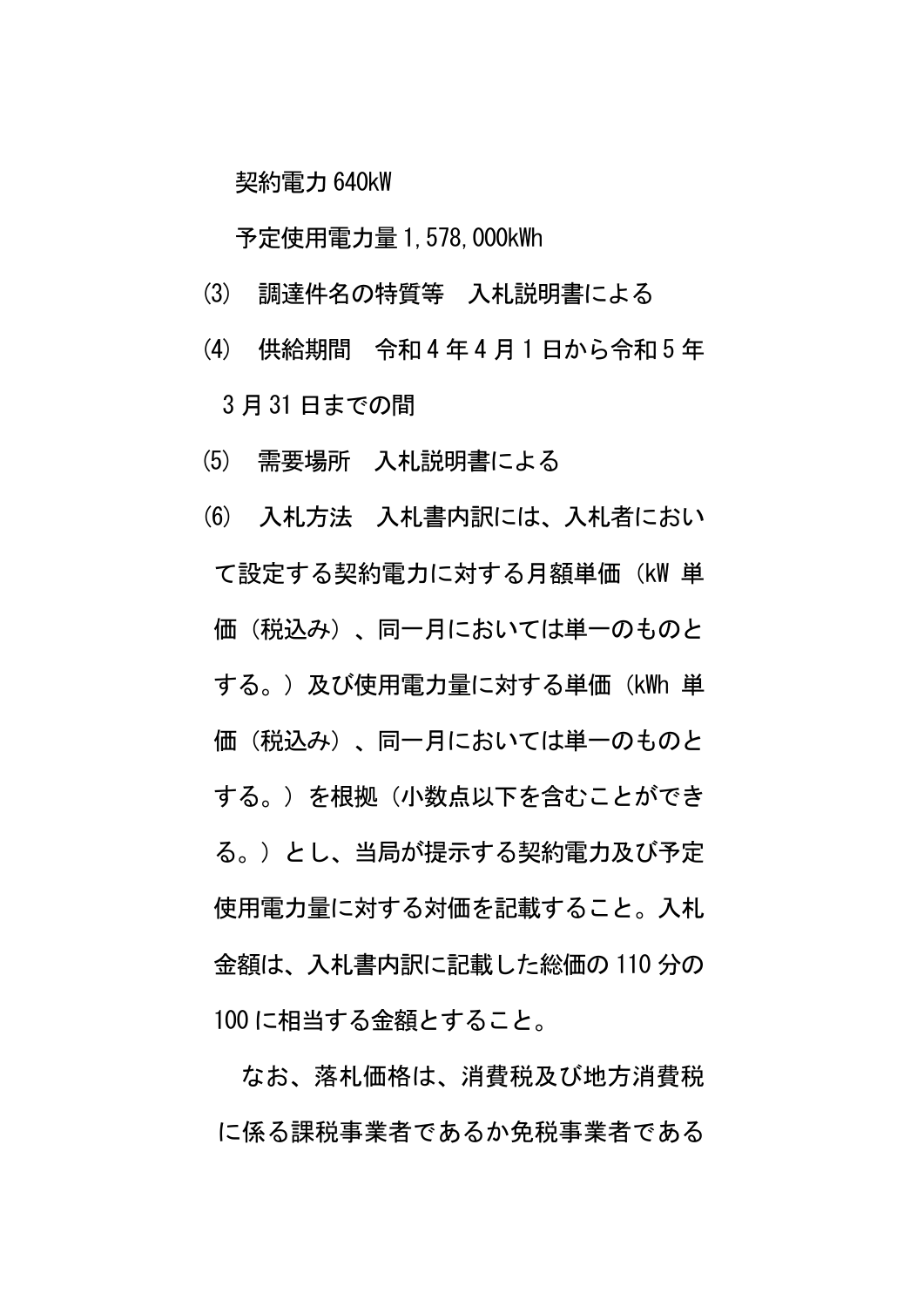かを問わず、入札書内訳に記載した総価とす る。

- 3 競争参加資格
	- (1) 予算決算及び会計令第70 条の規定に該当し ない者であること。なお、未成年者、被保佐 人又は被補助人であって、契約締結のために 必要な同意を得ている者は、同条中、特別の 理由がある場合に該当する。
	- (2) 予算決算及び会計令第 71 条の規定に該当 しない者であること。
	- (3) 令和元・2・3(平成31・32・33)年度財務 省競争参加資格審査(全省庁統一資格)にお いて、資格の種類が「物品の製造」又は「物 品の販売」で「A」又は「B」の等級に格付 けされ、関東・甲信越地域の競争参加資格を 有する者、又は、当該競争参加資格を有して いないものの、入札書の提出期限までに競争 参加資格審査を受け、競争参加資格者名簿に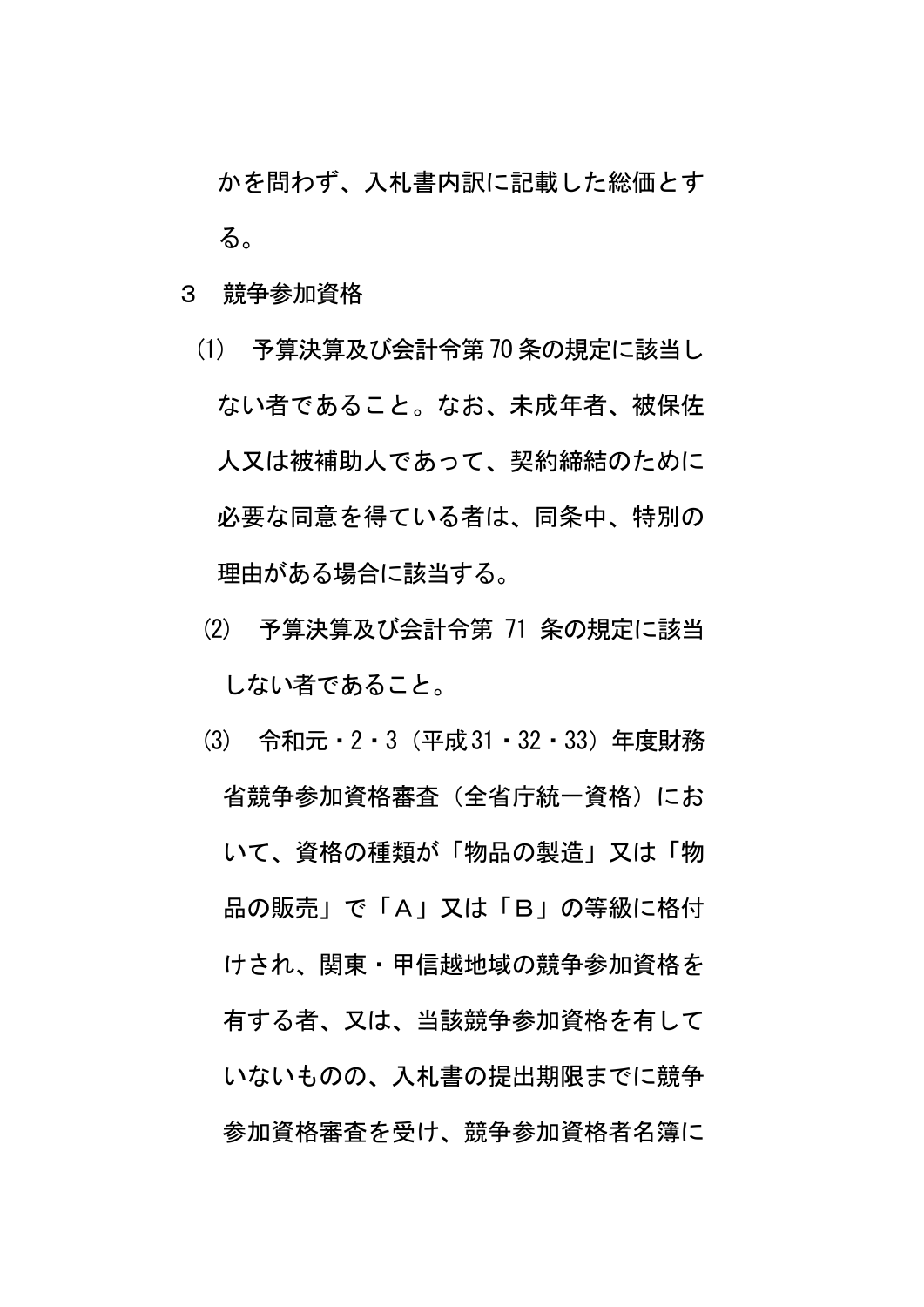登載された者であること。なお、競争参加資 格の申請は、「競争参加者の資格に関する公 示」(令和 2 年 3 月 31 日付官報)に記載されて いる時期及び場所で受け付ける。

- (4) 当該地方支分部局の所属担当官と締結した 契約に関し、契約に違反し、又は同担当官が 実施した入札の落札者となりながら、正当な 理由なくして契約を拒み、ないしは入札等当 該地方支分部局の業務に関し不正又は不誠実 な行為をし、契約の相手方として不適当であ ると認められる者でないこと。
- (5) 各省各庁から指名停止等を受けていない者 (分任支出負担行為担当官が特に認める者を 含む。)であること。
- (6) 経営の状況又は信用度が極度に悪化してい ないと認められる者であり、適正な契約の履 行が確保される者であること。
- (7) 電気事業法第 2 条の 2 の規定に基づき小売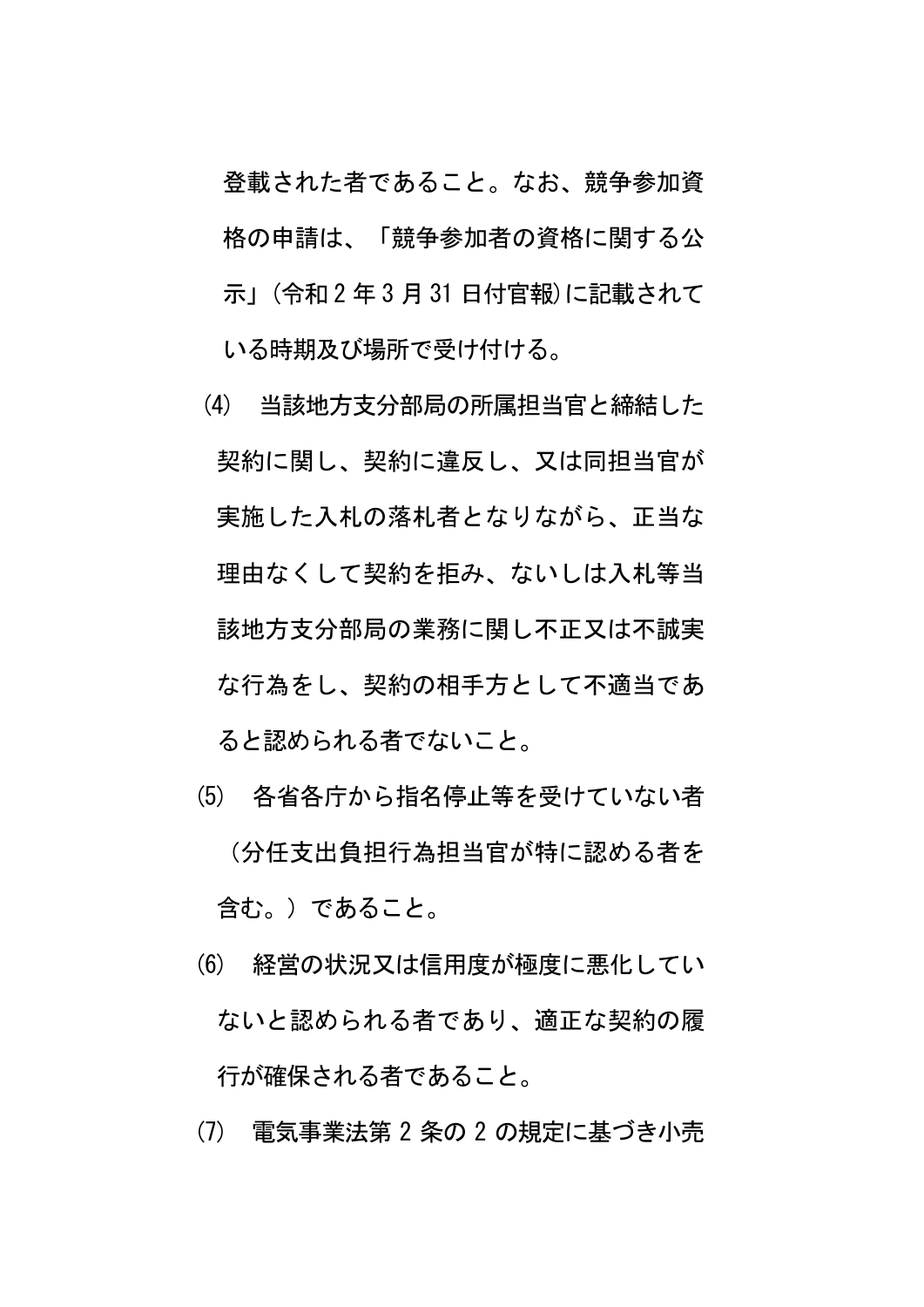電気事業の登録を受けている者であること。

- (8) 省CO2化の要素を考慮する観点から、入 札説明書に記載する基準を満たすこと。
- 4 入札書の提出場所等
	- (1) 入札書の提出場所、契約条項を示す場所、 入札説明書の交付場所及び問い合わせ先 〒950-8623 新潟県新潟市中央区美咲町 1-2-1 新潟美咲合同庁舎2 号館1 階 関東財務局新潟 財務事務所総務課 合同庁舎管理係 小石 真義 電話 025-281-7510
	- (2) 入札説明書の交付方法
		- ① 下記(3)の期限までに政府電子調達システ ムを利用して取得すること。
		- ② 電子メールによる入札説明書の交付を希 望する場合は、下記のメールアドレスにそ の旨連絡すること。

【メールアドレス】chosyakanri.niigatamisaki2@kt.lfb-mof.go.jp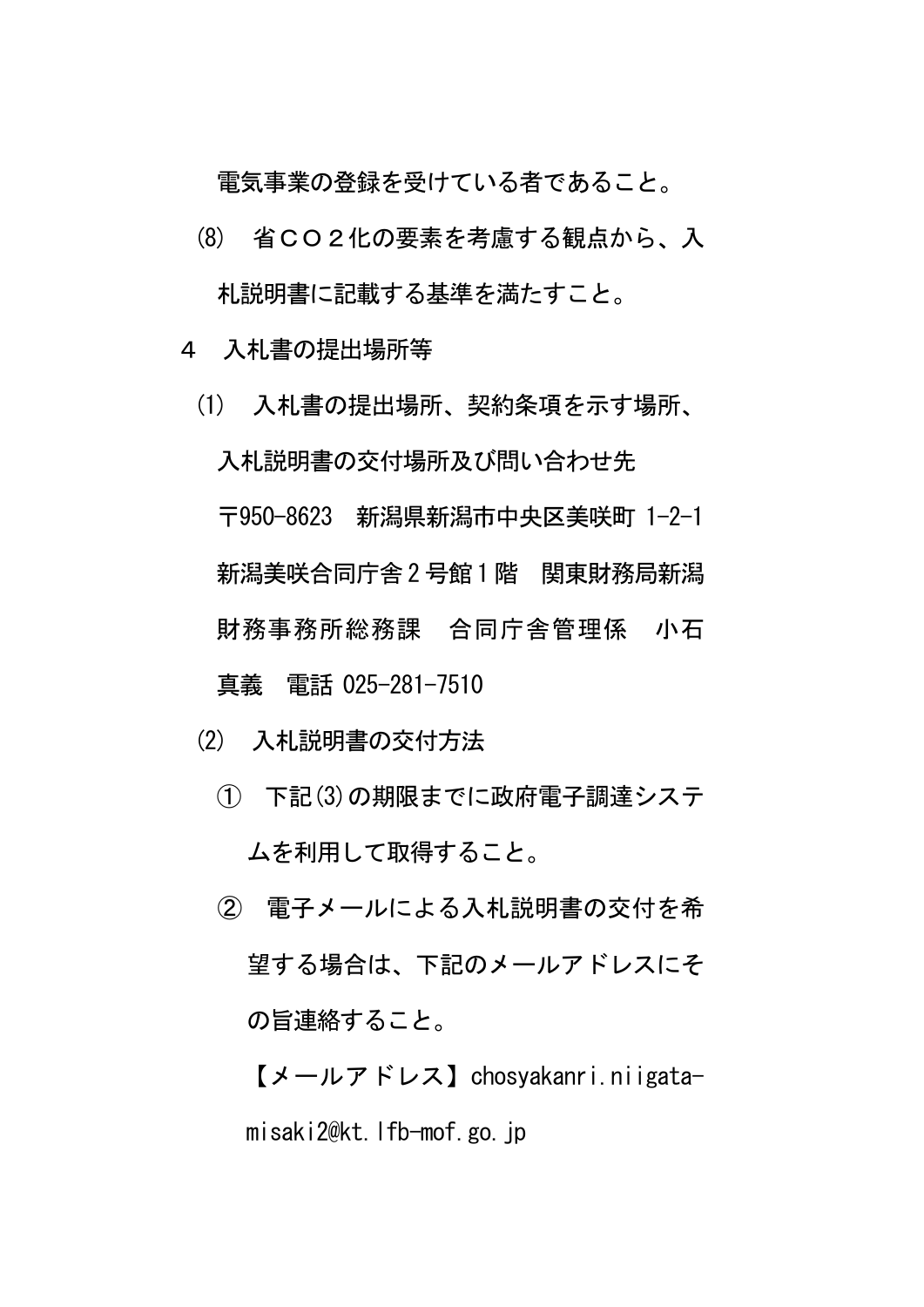- (3) 入札申込期限 令和 4 年 2 月 3 日 17 時 15 分
- (4) 入札書の受領期間 令和 4 年 2 月 8 日 9 時 00 分から令和 4 年 2 月 9 日 17 時 15 分まで
- (5) 開札の日時及び場所 令和4 年2 月10日11 時 00 分 新潟美咲合同庁舎 2 号館 9 階 関東 財務局新潟財務事務所 会議室
- 5 その他
	- (1) 入札及び契約手続において使用する言語及 び通貨 日本語及び日本国通貨に限る。
	- (2) 入札保証金及び契約保証金 免除。なお、 契約保証金の免除に当たっては、落札者が契 約締結の際に令和 4・5・6 年度財務省競争参 加資格(全省庁統一資格)を有していること を条件とする。
	- (3) 入札の無効 本公告に示した競争参加に必 要な資格のない者のした入札及び入札に関す る条件に違反した入札は無効とする。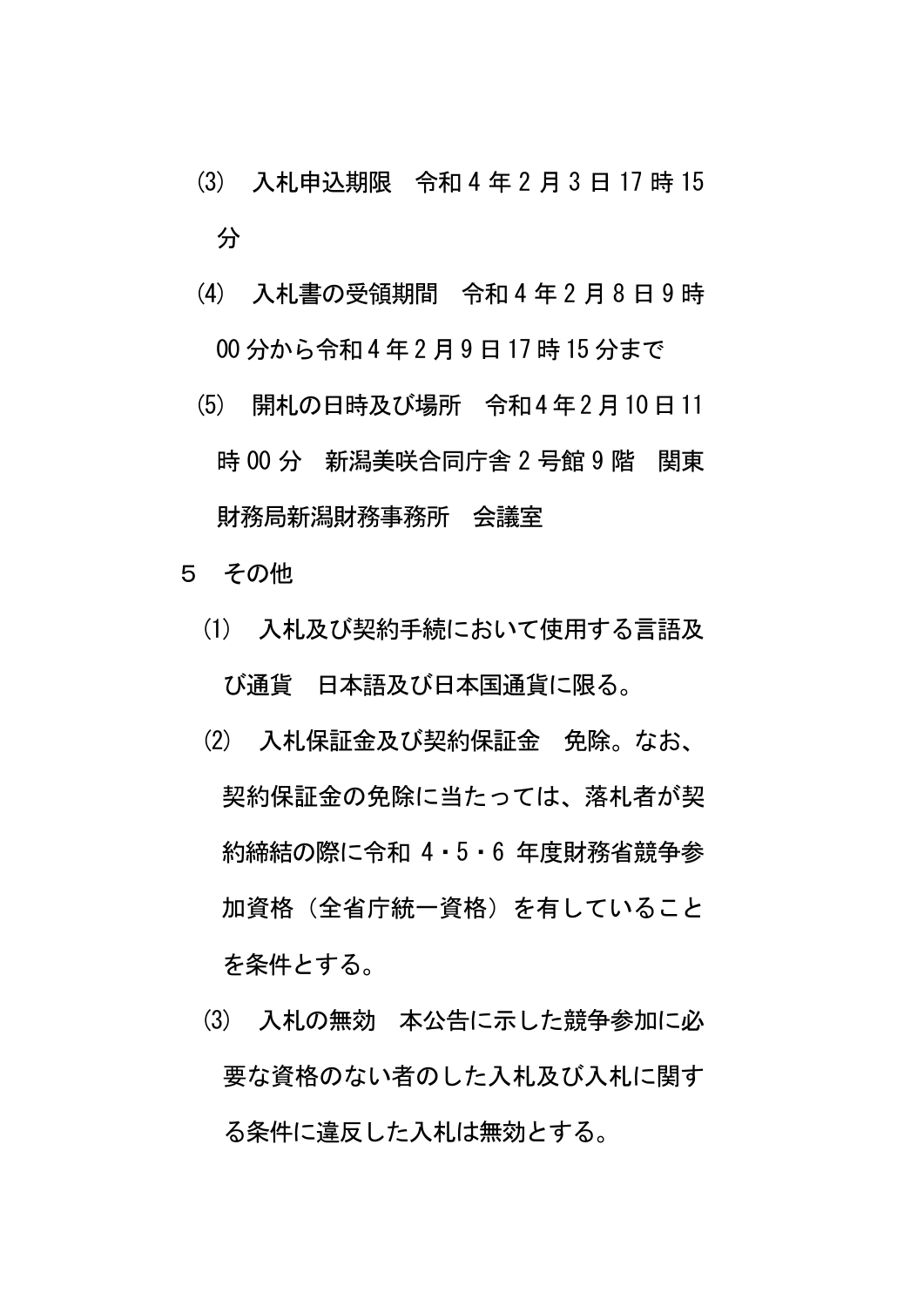- (4) 契約書作成の要否 要
- (5) 落札者の決定方法 予算決算及び会計令第 79 条の規定に基づいて作成された予定価格の 制限の範囲内で最低の価格をもって有効な入 札を行った者を落札者とする。
- (6) その他 詳細は入札説明書による。
- 6 Summary
	- (1) Official in charge of disbursement of the procuring entity : ISHIDA Shigeru Director of Niigata Local Finance Office.
	- (2) Classification of the products to be procured:26
	- (3) Nature and quantity of the products to be purchased:Electricity to be used in Niigata Misaki Common Government Offices-2. Contract:640kW. Estimated volume of electricity:1,578,000kWh.
	- (4) Delivery period:From April 1,2022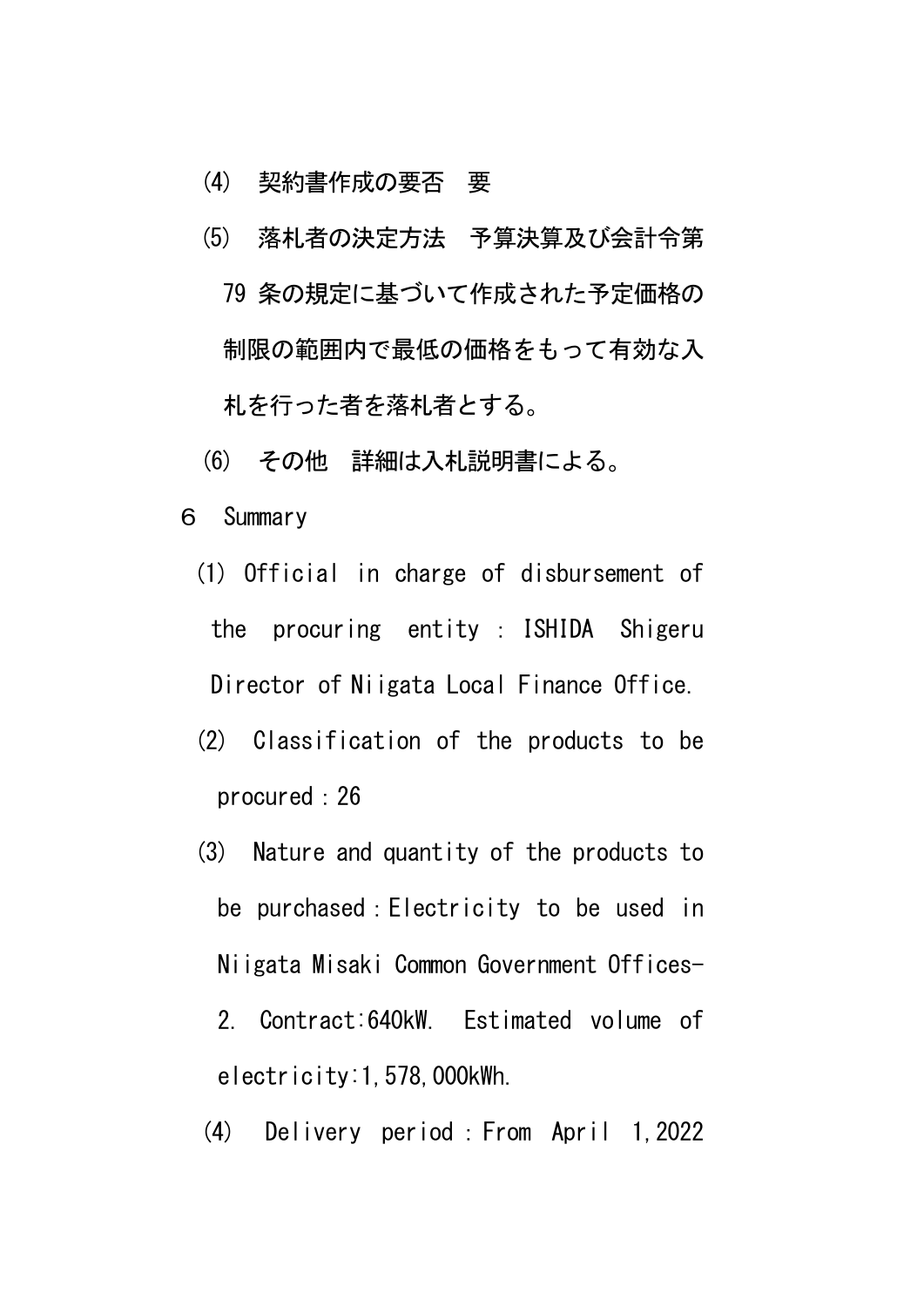through March 31,2023.

- (5) Delivery place :As in the tender documentation.
- (6) Qualification for participating in the tendering procedures:Suppliers eligible for participating in the proposed tender are those who shall:
- ① Not come under Article 70 of the Cabinet Order concerning the Budget, Auditing and Accounting. Furthermore, minors, Person under Conservatorship or Person under Assistance that obtained the consent necessary for concluding a contract may be applicable under cases of special reasons within the said clause.
- ② Not come under Article 71 of the Cabinet Order concerning the Budget,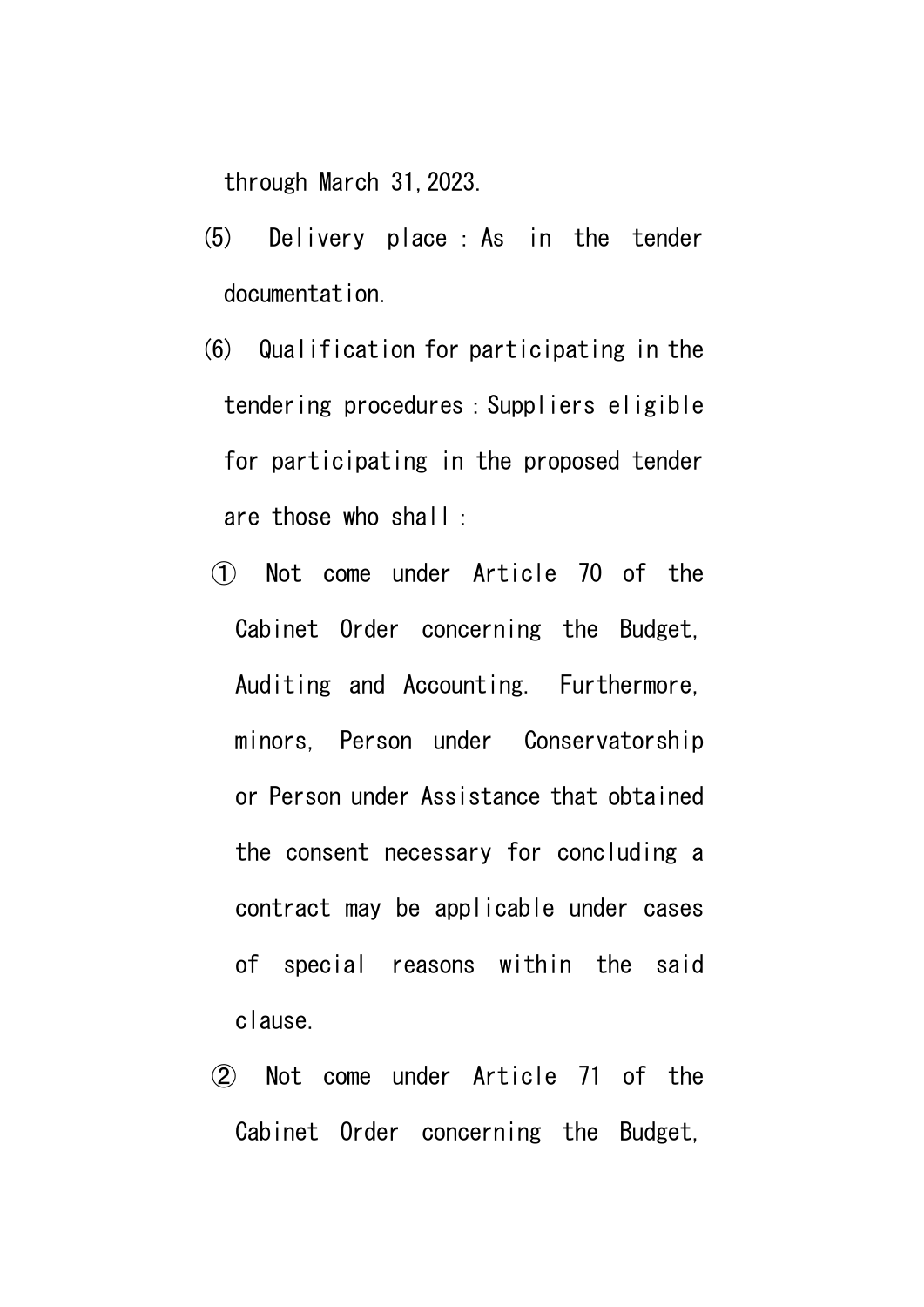Auditing and Accounting.

- ③ Have Grade A or B in "Manufacture" or "Selling" in terms of qualification for participating in tenders by Organizations in the Kanto-Koshinetsu area related to the Ministry of Finance (Single qualification for every ministry and agency) in the fiscal years 2019,2020 and 2021.
- ④ Not those who are judged to be inappropriate as the other party to a contract on account of having violated any of the clauses of contract and illegal or unfair act previously made with an official in charge of any of the relevant local bureaus, or branch bureaus, or divisions, or offices.
- ⑤ Not be suspended by government offices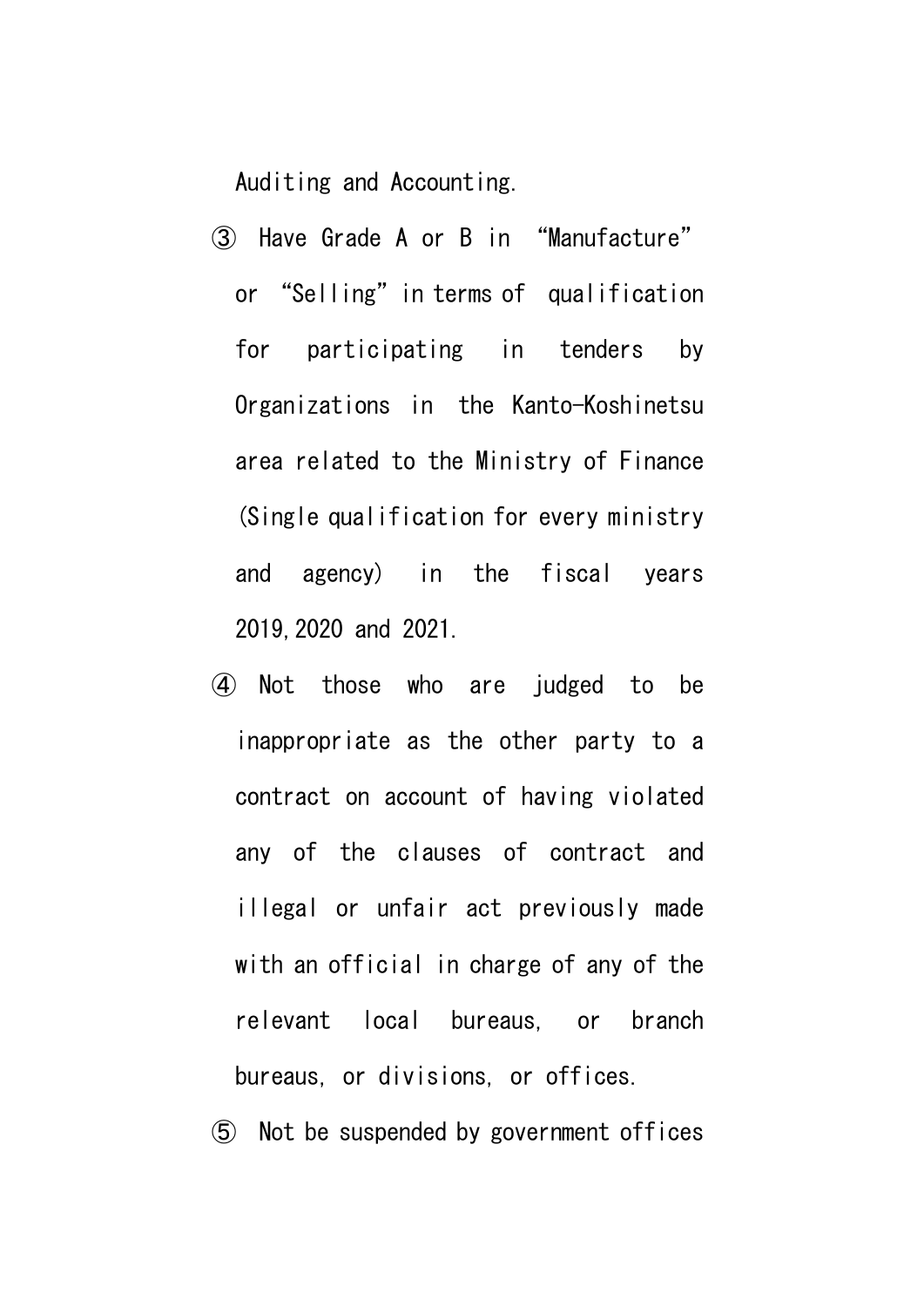or agencies from participating in tendering procedures and winning nomination for a successful bidder.

- ⑥ Have registered in accordance with article 2-2 of the Electricity Utilities Industry Law.
- ⑦ Fulfill the requirement mentioned in the tender manual that are stated from the viewpoint of reducing CO2.
- (7) Time-limit for offer:17:15, February 3,2022.
- (8) Time-limit for tender:17:15, February 9,2022.
- (9) Contact point for the notice:KOISHI Masayoshi, Special Staff Section for Common Building for Government Offices, Niigata Local Finance Office, Niigata Misaki Common Government Offices-2, 1-2-